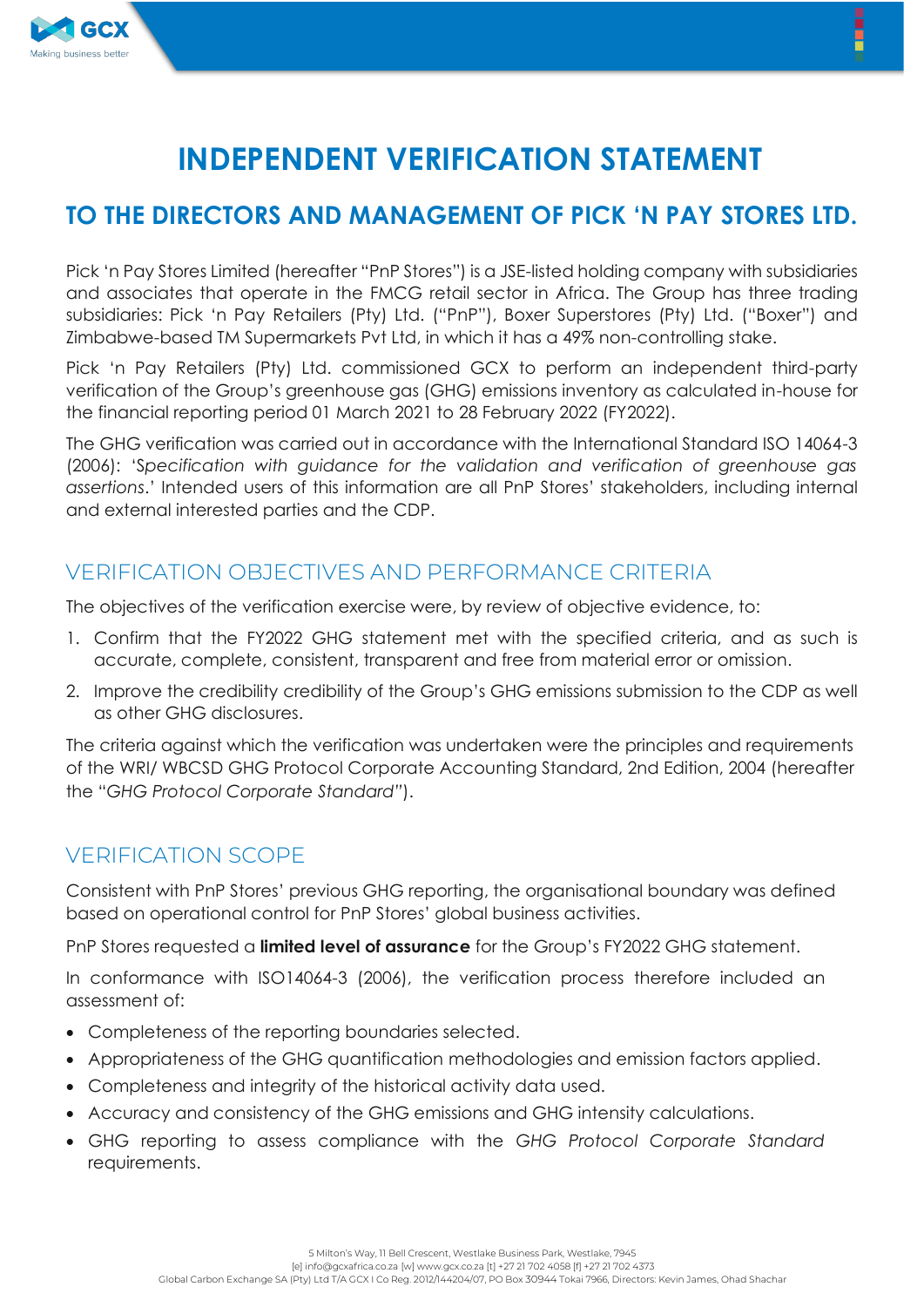

## LEVEL OF ASSURANCE AND MATERIALITY

- x The verification activities provided a **limited level** of assurance on the final GHG statement.
- Where relevant, a materiality threshold of 5% per emission source was applied.

## REPORTING BOUNDARY & SPECIFIC EXCLUSIONS

In accordance with the **operational control** approach for consolidating GHG emissions, the reporting boundary included scope 1 and scope 2 GHG emissions for all PnP Stores' controlled facilities, as well as scope 3 emissions sources that are currently measured. This included:

- **PnP SA:** 867 PnP Corporate stores; 724 PnP Franchise stores; 10 office/support facilities in SA
- **PnP Africa:** 24 PnP Corporate stores in Zambia; 78 PnP Franchise stores in Africa (BLNS)
- **Boxer:** 290 Boxer Corporate store sites in SA and eSwatini; 6 office/support facilities in SA

The following facilities and/or emissions sources were once again excluded from the reporting boundary due to data availability:

- 1 Pick 'n Pay Dotcoza Centre (online picking warehouse)
- 1 store in Nigeria
- Mobile vehicle fuel for Boxer company-owned vehicles

Aggregated scope 1 and scope 2 emissions for the above exclusions were deemed immaterial and **not relevant** relative to PnP Stores' total scope 1 and scope 2 GHG emissions.

#### ROLES AND RESPONSIBILITIES

PnP Stores was responsible for the preparation and presentation of the GHG data to GCX.

GCX was tasked to form an independent opinion on PnP Stores' FY2022 GHG statement for:

- *1.* Conformance with the principles and reporting requirements of the *GHG Protocol Corporate Standard.*
- 2. Completeness and accuracy of the activity data and the GHG emissions quantification.

#### INHERENT LIMITATIONS

There is an inherent limitation in providing verification of GHG data, which is subject to greater inaccuracy than financial data given the nature of and methods used to determine, calculate, sample or estimate such data.

The assurance engagement did not include an examination of the derivation of GWPs, default emission factors, conversion factors, or other derived third-party information.

GCX did not conduct any work outside of the agreed scope and our opinion is therefore restricted to the agreed subject matter.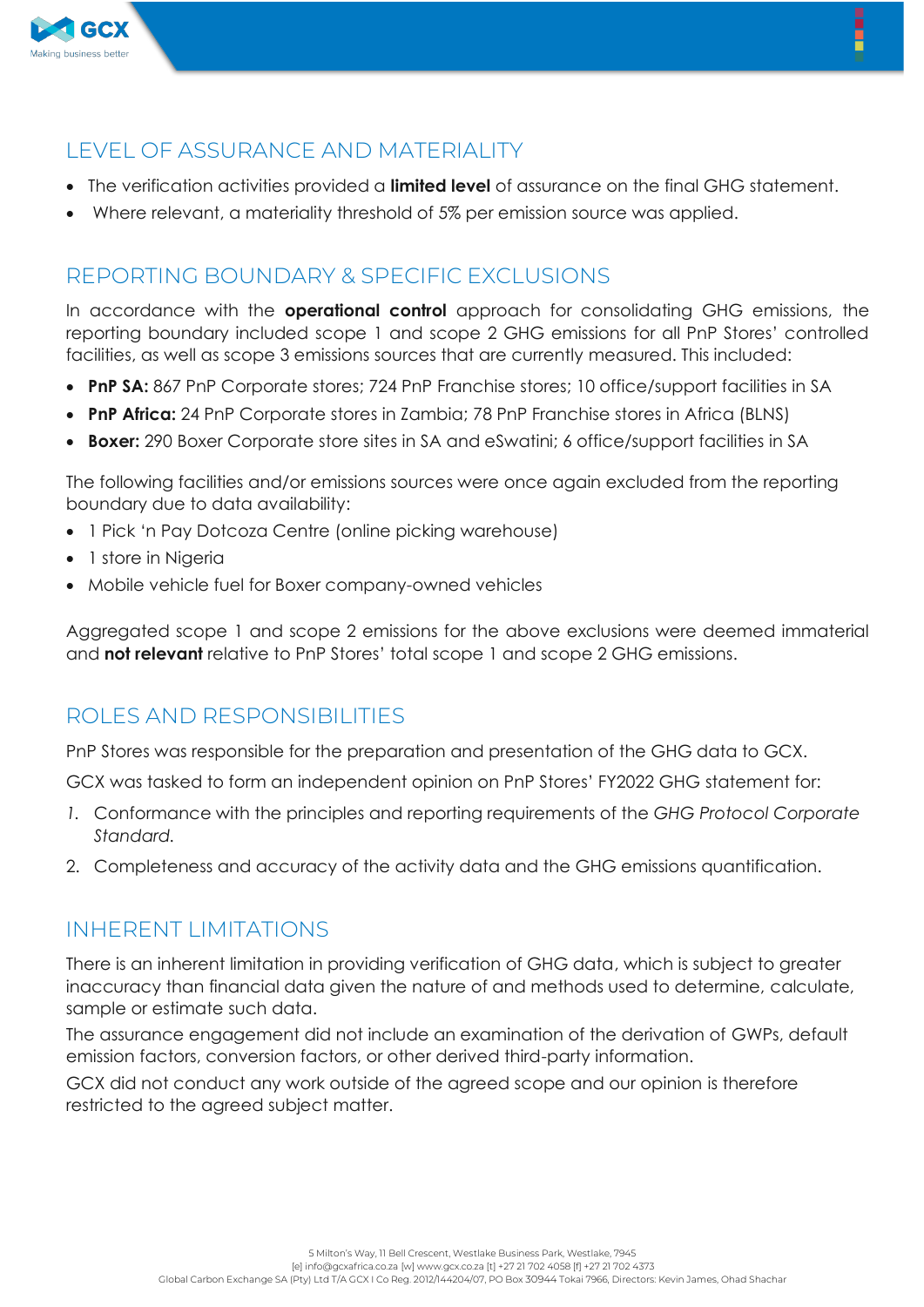

### GHG STATEMENT

After implementation of the necessary corrective action, using the operational control approach the FY2022 GHG emissions statement for PnP Stores and subsidiaries was stated as:

| <b>FY2022 GHG Emissions</b>                       | <b>Pick 'n Pay</b><br>South<br>Africa <sup>1</sup> | Pick 'n Pay<br>Africa <sup>2</sup> | Pick n Pay<br>Retailers <sup>3</sup> | <b>Boxer</b><br>Superstores <sup>4</sup> | Pick 'n Pay<br><b>Stores Ltd.</b> |
|---------------------------------------------------|----------------------------------------------------|------------------------------------|--------------------------------------|------------------------------------------|-----------------------------------|
|                                                   | Tonnes $CO2e$                                      | Tonnes $CO2e$                      | Tonnes CO <sub>2</sub> e             | Tonnes $CO2e$                            | Tonnes CO <sub>2e</sub>           |
| Scope 1                                           | 95 434                                             | 745                                | 96 179                               | 87 4355                                  | 183 614                           |
| Scope 2 Location-based <sup>6</sup>               | 538 402                                            | 4 189                              | 542 591                              | 245 162                                  | 787 753                           |
| Scope 2 Market-based <sup>7</sup>                 | 567 592                                            | 4 189                              | 571782                               | 245 162                                  | 816944                            |
| Scope 3                                           | 430 772                                            | 44 450                             | 475 222                              | Not measured                             | 475 222                           |
| Total Scopes 1, 2 & 3<br>(Market-based)           | 1093798                                            | 49 384                             | 1 143 183                            | 332 597                                  | 1 475 780                         |
| Outside of Scopes <sup>8</sup>                    | 29 875                                             | Not measured                       | 29 875                               | 20 1069                                  | 49 981                            |
| <b>Total Measured Emissions</b><br>(Market-based) | 123 673                                            | 49 384                             | 1 173 058                            | 352 703                                  | 1 525 760                         |

**100% of PnP Stores Ltd. FY2022 scope 1 and scope 2 GHG emissions and 96% of measured scope 3 GHG emissions were verified.**

| <b>Additional Data Points Verified for CDP 2022</b>                          | Pick 'n Pay<br><b>Retailers</b><br>(SA & Africa) | <b>Boxer</b><br><b>Superstores</b> | Pick 'n Pay<br><b>Stores Ltd.</b> |
|------------------------------------------------------------------------------|--------------------------------------------------|------------------------------------|-----------------------------------|
| Total grid electricity purchased (MWh)                                       | 978 268                                          | 231 285                            | 1 209 553                         |
| Total gross purchased electricity generated on-site -<br>solar PV PPAs (MWh) | 6842                                             |                                    | 6842                              |
| Self-generation consumed - Owned solar PV (MWh)                              | 949                                              |                                    | 949                               |
| Total electricity consumed (MWh)                                             | 986 060                                          | 231 285                            | 1 217 345                         |
| Year-on-year change in GHG emissions                                         | Scope 1; Scope 2; Scope 1 & 2; Scope 3           |                                    |                                   |

<sup>1</sup> Includes 867 PnP Corporate Stores in SA as follows: 302 Supermarkets, 21 Hypers, 285 liquor stores, 259 clothing stores 6 Distribution centres, 2 Head Offices and 4 other facilities. Electricity consumption for the 724 PnP Franchise stores was reported under scope 3.

<sup>2</sup> Scopes 1 and 2 include 24 PnP Corporate Stores in Zambia (23 Supermarkets and 1 liquor store) and scope 3 electricity consumption for the 78 BLNS Franchise stores.

<sup>&</sup>lt;sup>3</sup> PnP South Africa and PnP Africa are both subsidiaries of the legal entity PnP Retailers (Pty) Ltd.

<sup>4</sup> Includes 378 Boxer corporate stores located on 290 sites (only 11 separately metered/billed liquor stores), including 9 stores (on 6 sites) in eSwatini and 6 support facilities.

<sup>5</sup> Increase attributed to reporting of refrigerant gases for the first time in FY2022, equivalent to 73,691 tCO2e.

<sup>&</sup>lt;sup>6</sup> Excludes 949,405 kWh from owned rooftop solar PV installations at 2 sites.

<sup>7</sup> Excludes 949,405 kWh from PnP-owned solar PV installations at 2 sites and a further 6,842,127 kWh acquired through PPAs from 3rd-party owned rooftop solar PV installations at 4 PnP sites.

<sup>8</sup> The *GHG Protocol Corporate Standard* states that emissions from non-Kyoto listed refrigerant gases should be reported separately from the scopes.

<sup>9</sup> Non-Kyoto Protocol refrigerant gases were reported for the first time in FY2022.